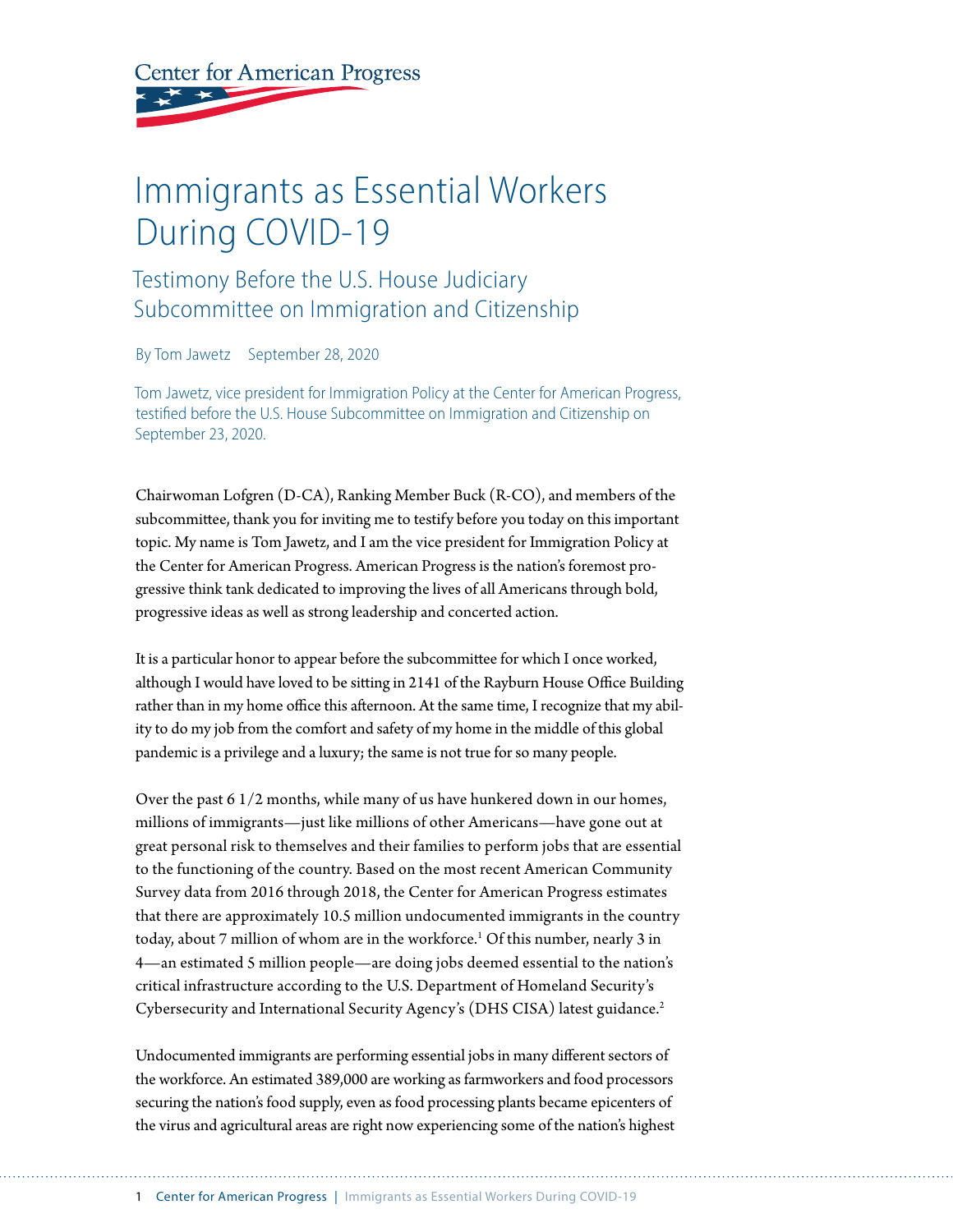concentrations of coronavirus outbreaks.<sup>3</sup> I hope every member of the subcommittee has seen the photographs of farmworkers—as many as half of whom are undocumented—harvesting crops under a dark, orange-red sky, in evacuation zones with dangerous air quality, using only their cell phones to light the way.4 There are also an estimated 225,000 undocumented health care workers serving us and our loved ones as doctors, nurses, and home health aides, as well as an additional 190,000 undocumented individuals working not as health care providers but in necessary custodial and administrative roles to ensure health care settings remain safe and open.5 Millions of other undocumented immigrants are keeping grocery shelves stocked, packing warehouses, and cleaning and sanitizing businesses that have stayed open so we can remain home and the country can keep running.

So much has changed over the past 6 1/2 months. For many people, the entire concept of an essential worker hardly existed before this began. But over time, we have seen a growing appreciation among the public for the contributions and sacrifices that essential workers are making for the country. And over the course of the pandemic, the concept of who qualifies as an essential worker also has evolved. Even during the tightest lockdowns, while some states and localities adopted the DHS CISA guidance, many others adopted their own definitions. In states such as California, New York, and Illinois, for instance, construction workers early on were deemed essential—even if they weren't busy retrofitting health care facilities—and that kept local economies from even greater economic damage.<sup>6</sup> Undocumented immigrants make up nearly 13 percent of the nation's construction workforce, generating nearly \$50 billion in national gross domestic product (GDP) each year and helping families gain wealth and stability.<sup>7</sup>

CISA itself has updated its guidance three times and, in its most recent version, recognizes the essential work provided by the widest assortment of educators, from preschool through college and university settings, whether in person or remote.<sup>8</sup> Version 4.0 of the guidance similarly recognizes that dependent caregivers, including those who work in child care and elder care, provide an essential community function. Every parent and employer in the country knows that schools and dependent care providers are critical to getting Americans safely back to work. In recent years, while every state in the country has experienced some teacher shortages,<sup>9</sup> an estimated 8,800 Deferred Action for Childhood Arrivals (DACA) recipients are working in K-12 schools. Immigrants also play an important role in the country's early childhood workforce and play an outsize role as home health and personal care aides.10

But while the country has become increasingly aware of the essential work that immigrants—including undocumented immigrants—are doing during the pandemic, it is important to recognize that this work didn't suddenly become essential during the pandemic, these people didn't suddenly start doing this work during the pandemic, and many of these jobs didn't suddenly become hazardous to the health and safety of workers during the pandemic. This is work and these are workers who have long been essential to the functioning of this country and its economy, and frequently they have done this work—often at significant personal risk—with far too little recognition or reward.

2 Center for American Progress | Immigrants as Essential Workers During COVID-19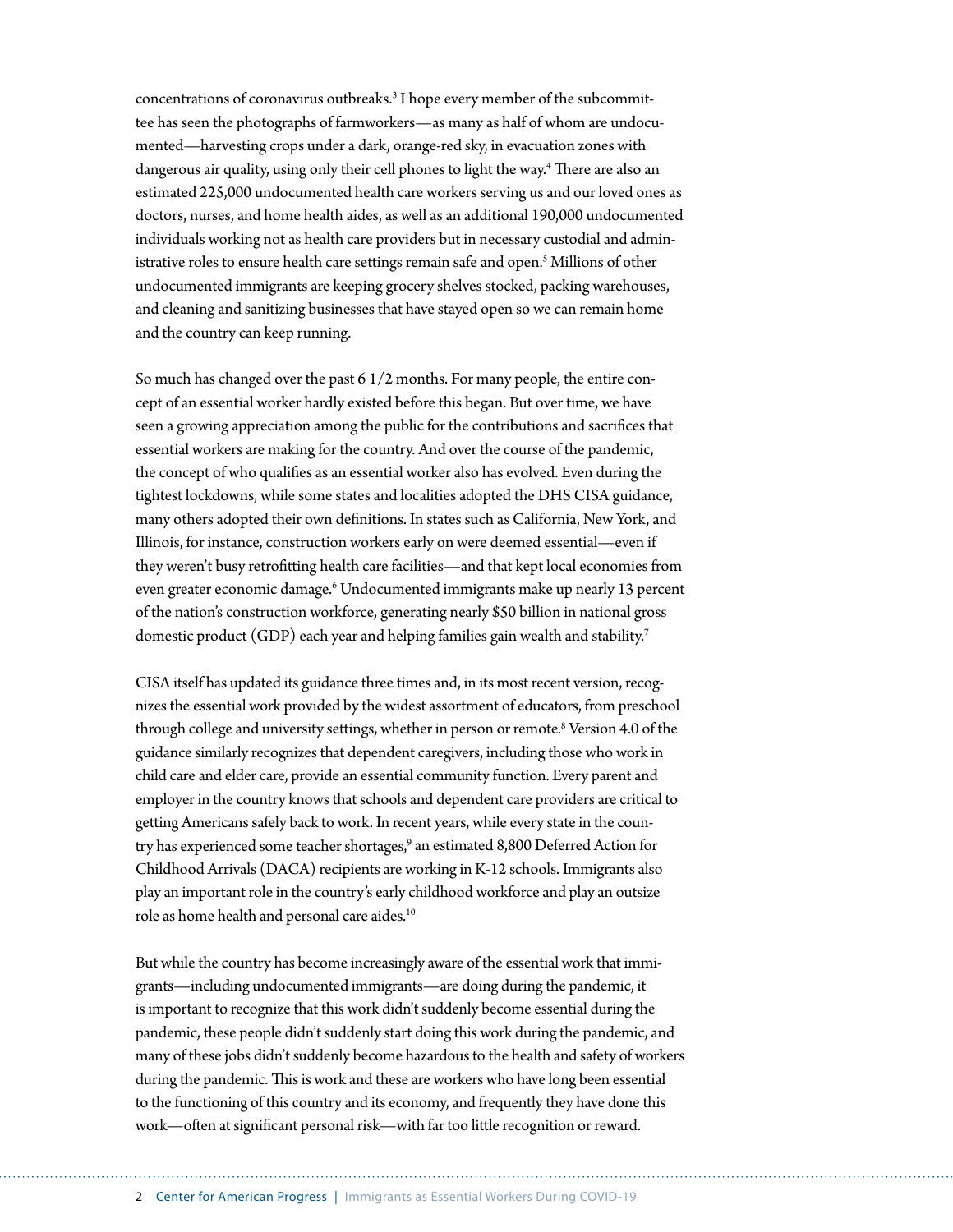Just as these folks are doing essential work now and have long done essential work, we know their work will be critical going forward, both as we continue to deal with the coronavirus—for who knows how long—and as we take steps to begin to rebuild and strengthen our economy.

The U.S. House of Representatives took a number of important steps in this regard when it passed the Health and Economic Recovery Omnibus Emergency Solutions (HEROES) Act in May.11 Not only would the legislation extend—without regard to immigration status—critical financial support to all tax filers as well as free coronavirus testing, treatment, and vaccines, but it also offers automatic extensions of work authorization to people with DACA and Temporary Protected Status (TPS). That provision has taken on heightened importance as a 9th Circuit panel recently cleared the way for the administration to move forward with its plans to end TPS for hundreds of thousands of recipients and DHS has made substantial changes to the DACA program—likely in anticipation of ending those protections—without first doing the analysis required by the U.S. Supreme Court.<sup>12</sup> Extending protections to DACA recipients and TPS holders is of paramount importance, not only to the nearly 1 million people who rely upon those protections every day to live and work lawfully in the country but also to the more than 500,000 U.S.-citizen children in their households.13 It is of additional importance to the country as a whole, given that more than 550,000 DACA recipients and TPS holders, whose permission to work in this country is under constant threat from DHS, are working in jobs that DHS itself deems to be essential to the critical infrastructure of the nation. $14$ 

Importantly for today's hearing and for future policy debates, the HEROES Act includes still another provision that would grant temporary protection from deportation and work authorization to undocumented immigrants serving as essential workers. Those provisions should be in any package passed by Congress before the current session ends.

## But Congress can and must do even better.

Regardless of whether another coronavirus relief package becomes law before the end of this year, the next Congress will have to act swiftly to put in place a comprehensive national recovery package that rises to the continuing challenge of fighting the coronavirus pandemic and that puts us on a path to economic recovery. For this recovery to be sufficiently dynamic and durable, as well as inclusive and equitable, it must reach historically marginalized communities that have been both disproportionately affected by the twin public health and economic crises that we are in and excluded from past recovery efforts. For undocumented immigrants who have long contributed to this country in myriad ways—and certainly for those who have performed essential work during this pandemic as well as for their families—such legislation must include permanent protection and a path to citizenship.

The American people understand and support this. Several months ago, Hart Research Associates conducted a nationwide poll that showed strong support—73 percent who support compared with 22 percent who oppose—for providing a path to citizenship for

3 Center for American Progress | Immigrants as Essential Workers During COVID-19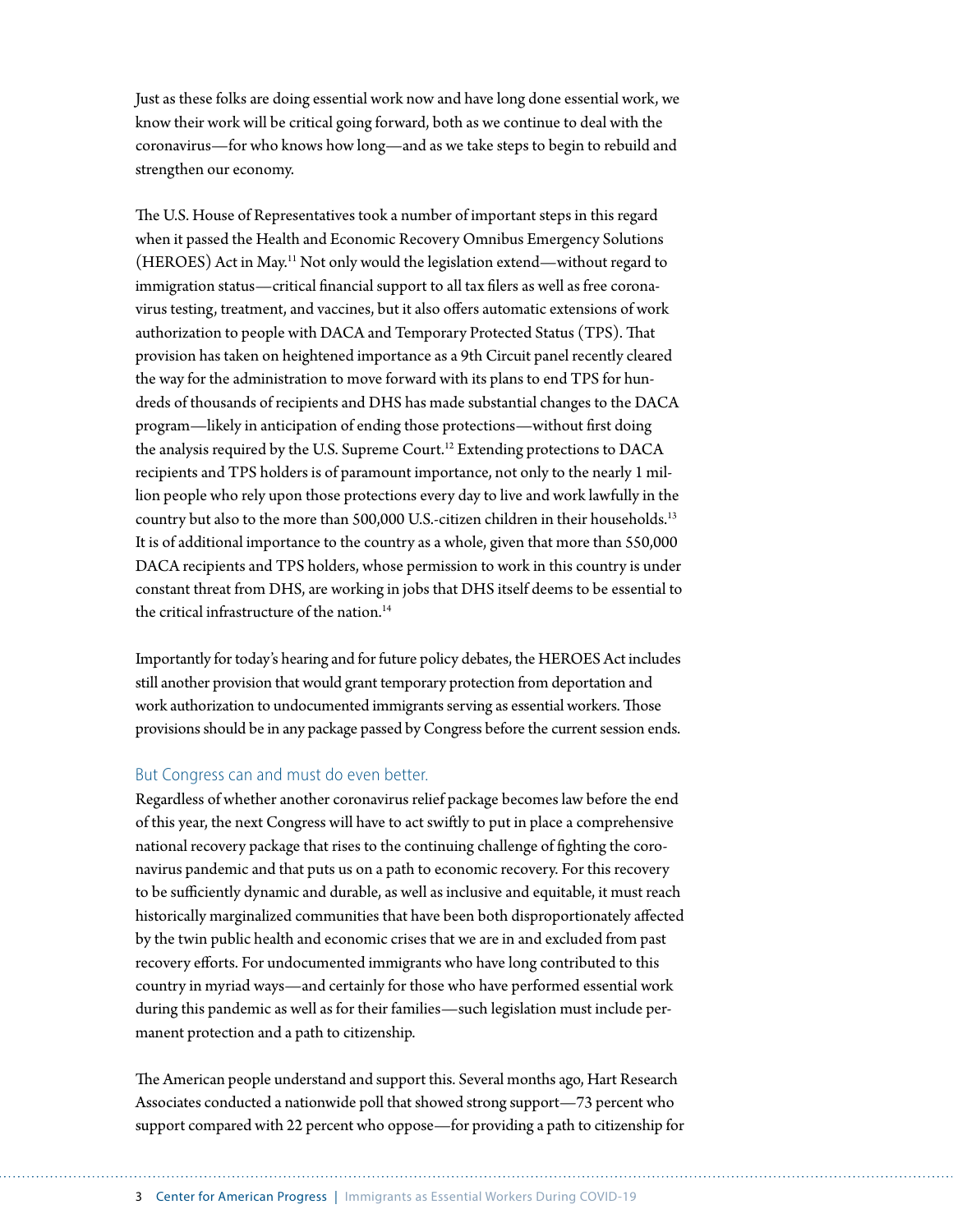undocumented essential workers.15 Voters agreed with such a policy both because they recognized that such workers had stepped up for our country when we needed them most and had earned the opportunity to become permanent members of the American family, and because immigrant workers who were essential in the pandemic will similarly be essential to rebuilding our economy going forward.

Clearly, the benefits of permanent lawful status to these individuals and their families would be tremendous. The average undocumented immigrant in the country today has lived here for 14 years.16 This is their home, it is where millions of them have chosen to raise their families, and it is long past time that we recognized them as fully woven into the fabric of American life.

But the benefits of granting lawful status and eventually citizenship will also be felt throughout the U.S. economy. A range of studies have shown that granting legal status first and citizenship second contributes to higher wages and higher productivity for workers. This in turn leads to more tax revenue and more spending in the local economy, boosting consumption, and, once again, increasing taxes paid.<sup>17</sup> When the White House Council of Economic Advisers in 2014 analyzed the Obama administration's efforts to create the Deferred Action for Parents of Americans (DAPA) initiative and to expand DACA, they concluded that extending protection from deportation and work authorization to approximately 5 million people would have increased the total productivity of the U.S. labor force per worker by between one-tenth and one-quarter of 1 percent and increased average wages of native-born workers by 0.1 percent over 10 years.18 These gains would have come because once undocumented immigrants receive work authorization and have greater certainty about their future in the United States, they can get more specialized jobs better matched to their skills, which would pave the way for increased output and increased wages in the long run for all workers. They are also more likely to make investments in themselves and their communities, starting new businesses and pursuing more education or vocational training, which could have positive spillover effects for everyone. At the time, the Center for American Progress also estimated that DAPA would have resulted in a cumulative GDP increase of \$164 billion, an \$88 billion increase in incomes for all Americans, and the creation of more than 20,000 jobs each year over a 10-year period.<sup>19</sup> Higher wages would also translate into greater revenue paid into the Social Security and Medicare systems, shoring them up for years to come.<sup>20</sup> Permanent legal status also helps undocumented workers who are disproportionately subject to poor wages and working conditions<sup>21</sup>—receive necessary and appropriate workplace protections, which will create the foundation for a strong and resilient labor market for all.<sup>22</sup>

Think back to March and April, when the country first became really aware of how serious this pandemic was. At the time, there was a real sense of common purpose and shared sacrifice. It was clear in our communities, as people stood and clapped during shift changes at the hospital and signs thanking essential workers sprang up in people's yards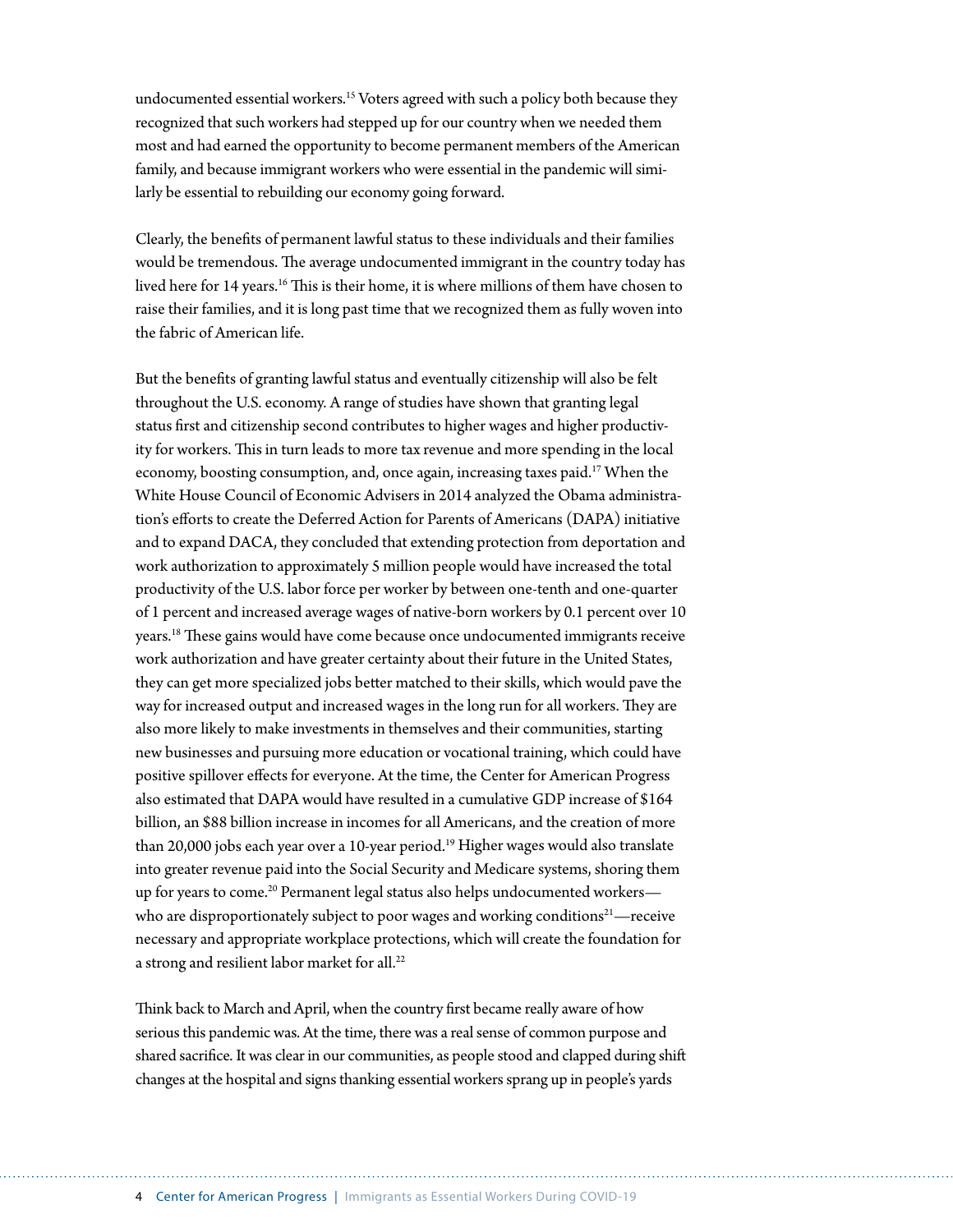and on billboards outside of shuttered restaurants and places of worship. Six months in, even as the number of new coronavirus infections and deaths each day is so many times greater than it was in those early months, it is often hard to feel that same sense of unity.

But we have now lost more than 200,000 fellow Americans to this virus.<sup>23</sup> Tens of millions of people have lost jobs and are unemployed—many no longer looking for work, as our failure to bring the virus into check has largely kept the economy in a deep freeze. The main lesson of a pandemic—a lesson we learned, then forgot, but need to learn once more—is that we can only beat it if we work together. And just as we must all come together to defeat the coronavirus, we must all come together to help rebuild the country. A coronavirus relief or economic recovery package that once more leaves millions of people behind—including those who have put so much on the line and have already lost so much—will come up short of what the country truly needs and what people ultimately deserve.

## Endnotes

- 1 Center for American Progress analysis of pooled 2016 1-year, 2017 1-year, and 2018 1-year American Community Survey microdata, accessed via Steven Ruggles and others, "Integrated Public Use Microdata Series, U.S. Census Data for Social, Economic, and Health Research, 2016, 2017, and 2018 American Community Surveys: 1-year estimates" (Minneapolis: Minnesota Population Center, 2020), available at <https://usa.ipums.org/usa/>.
- 2 Christopher C. Krebs, director, Cybersecurity and Infrastructure Security Agency (CISA), "Advisory Memorandum On Ensuring Essential Critical Infrastructure Workers Ability to Work During the COVID-19 Response," August 18, 2020, available at [https://www.cisa.gov/sites/default/files/pub](https://www.cisa.gov/sites/default/files/publications/Version_4.0_CISA_Guidance_on_Essential_Critical_Infrastructure_Workers_FINAL%20AUG%2018v3.pdf)[lications/Version\\_4.0\\_CISA\\_Guidance\\_on\\_Essential\\_Criti](https://www.cisa.gov/sites/default/files/publications/Version_4.0_CISA_Guidance_on_Essential_Critical_Infrastructure_Workers_FINAL%20AUG%2018v3.pdf)[cal\\_Infrastructure\\_Workers\\_FINAL%20AUG%2018v3.pdf/](https://www.cisa.gov/sites/default/files/publications/Version_4.0_CISA_Guidance_on_Essential_Critical_Infrastructure_Workers_FINAL%20AUG%2018v3.pdf).
- 3 Ruggles and others, "Integrated Public Use Microdata Series"; This estimate of the number of undocumented farmworkers in the country may be conservative as a result of how the U.S. Census Bureau collects jobs data from respondents in the American Community Survey (ACS). An alternative data source frequently used to study undocumented farmworkers is the National Agricultural Workers Survey (NAWS), which inquires about immigration status but also samples a far smaller population. NAWS typically reports that a greater share of the farm workforce lacks immigration status than estimates derived from the ACS. See Ryan Edwards and Francesc Ortega, "The Economic Impacts of Removing Unauthorized Immigrant Workers" (Washington: Center for American Progress, 2016), available at [https://www.americanprogress.org/issues/](https://www.americanprogress.org/issues/immigration/reports/2016/09/21/144363/the-economic-impacts-of-removing-unauthorized-immigrant-workers/) [immigration/reports/2016/09/21/144363/the-economic](https://www.americanprogress.org/issues/immigration/reports/2016/09/21/144363/the-economic-impacts-of-removing-unauthorized-immigrant-workers/)[impacts-of-removing-unauthorized-immigrant-workers/;](https://www.americanprogress.org/issues/immigration/reports/2016/09/21/144363/the-economic-impacts-of-removing-unauthorized-immigrant-workers/) Caitlin Dickerson and Miriam Jordan, "South Dakota Meat Plant Is Now Country's Biggest Coronavirus Hot Spot," *The New York Times*, April 15, 2020, available at [https://www.](https://www.nytimes.com/2020/04/15/us/coronavirus-south-dakota-meat-plant-refugees.html?searchResultPosition=3) [nytimes.com/2020/04/15/us/coronavirus-south-dakota](https://www.nytimes.com/2020/04/15/us/coronavirus-south-dakota-meat-plant-refugees.html?searchResultPosition=3)[meat-plant-refugees.html](https://www.nytimes.com/2020/04/15/us/coronavirus-south-dakota-meat-plant-refugees.html?searchResultPosition=3); Gaby Galvin, "CDC: Nearly 5,000 Meat Processing Workers Infected with COVID-19," *U.S. News and World Report*, May 1, 2020, available at [https://www.usnews.com/news/healthiest-communities/](https://www.usnews.com/news/healthiest-communities/articles/2020-05-01/cdc-nearly-5-000-meat-plant-workers-infected-by-coronavirus) [articles/2020-05-01/cdc-nearly-5-000-meat-plant-workers](https://www.usnews.com/news/healthiest-communities/articles/2020-05-01/cdc-nearly-5-000-meat-plant-workers-infected-by-coronavirus)[infected-by-coronavirus;](https://www.usnews.com/news/healthiest-communities/articles/2020-05-01/cdc-nearly-5-000-meat-plant-workers-infected-by-coronavirus) Jess Huff, "Pilgrim's to remain open despite death, multitude of cases," *The Lufkin Daily News*, May 9, 2020, available at [https://lufkindailynews.](https://lufkindailynews.com/coronavirus/article_3ec18f99-b12e-521e-995e-2c82d230280b.html) [com/coronavirus/article\\_3ec18f99-b12e-521e-995e-](https://lufkindailynews.com/coronavirus/article_3ec18f99-b12e-521e-995e-2c82d230280b.html)[2c82d230280b.html](https://lufkindailynews.com/coronavirus/article_3ec18f99-b12e-521e-995e-2c82d230280b.html); Helena Bottemiller Evich, Ximena Bustillo, and Liz Crampton, "Harvest of shame: farmworkers face coronavirus disaster," *Politico*, September 8, 2020, available at [https://www.politico.com/news/2020/09/08/](https://www.politico.com/news/2020/09/08/farmworkers-coronavirus-disaster-409339) [farmworkers-coronavirus-disaster-409339.](https://www.politico.com/news/2020/09/08/farmworkers-coronavirus-disaster-409339)
- 4 Miriam Jordan, "Farmworkers, Mostly Undocumented, Become 'Essential' During Pandemic," *The New York Times*, April 2, 2020, available at [https://www.nytimes.com/2020/04/02/](https://www.nytimes.com/2020/04/02/us/coronavirus-undocumented-immigrant-farmworkers-agriculture.html) [us/coronavirus-undocumented-immigrant-farmworkers](https://www.nytimes.com/2020/04/02/us/coronavirus-undocumented-immigrant-farmworkers-agriculture.html)[agriculture.html](https://www.nytimes.com/2020/04/02/us/coronavirus-undocumented-immigrant-farmworkers-agriculture.html)TV JAM; Facebook, September 10, 2020, available at [https://www.facebook.com/TVJAM/photos](https://www.facebook.com/TVJAM/photos/a.205431559863651/864678583938942) [/a.205431559863651/864678583938942.](https://www.facebook.com/TVJAM/photos/a.205431559863651/864678583938942)
- 5 Ruggles and others, "Integrated Public Use Microdata Series."
- 6 National Conference of State Legislatures, "COVID-19: Essential Workers in the States," available at [https://www.ncsl.](https://www.ncsl.org/research/labor-and-employment/covid-19-essential-workers-in-the-states.aspx) [org/research/labor-and-employment/covid-19-essential](https://www.ncsl.org/research/labor-and-employment/covid-19-essential-workers-in-the-states.aspx)[workers-in-the-states.aspx](https://www.ncsl.org/research/labor-and-employment/covid-19-essential-workers-in-the-states.aspx) (last accessed September 2020).
- 7 Ruggles and others "Integrated Public Use Microdata Series"; Edwards and Ortega, "The Economic Impacts of Removing Unauthorized Immigrant Workers."
- 8 Krebs*,* "Advisory Memorandum On Ensuring Essential Critical Infrastructure Workers Ability to Work During the COVID-19 Response."
- 9 Freddie Cross, "Teacher Shortage Areas: Nationwide Listing, 1990-1991 through 2017-2018" (Washington: U.S. Office of Postsecondary Education, 2017), available at [https://www2.ed.gov/about/offices/list/ope/pol/ateacher](https://www2.ed.gov/about/offices/list/ope/pol/ateachershortageareasreport2017-18.pdf)[shortageareasreport2017-18.pdf.](https://www2.ed.gov/about/offices/list/ope/pol/ateachershortageareasreport2017-18.pdf)
- 10 Leila Schochet, "Trump's Attack on Immigrants Is Breaking the Backbone of America's Child Care System," Center for American Progress, February 5, 2018, available at [https://](https://www.americanprogress.org/issues/early-childhood/news/2018/02/05/445676/trumps-attack-immigrants-breaking-backbone-americas-child-care-system/) [www.americanprogress.org/issues/early-childhood/](https://www.americanprogress.org/issues/early-childhood/news/2018/02/05/445676/trumps-attack-immigrants-breaking-backbone-americas-child-care-system/) [news/2018/02/05/445676/trumps-attack-immigrants](https://www.americanprogress.org/issues/early-childhood/news/2018/02/05/445676/trumps-attack-immigrants-breaking-backbone-americas-child-care-system/)[breaking-backbone-americas-child-care-system/;](https://www.americanprogress.org/issues/early-childhood/news/2018/02/05/445676/trumps-attack-immigrants-breaking-backbone-americas-child-care-system/) Jeanne Batalova, "Immigrant Health-Care Workers in the United States," Migration Policy Institute, May 14, 2020, available at [https://www.migrationpolicy.org/article/immigrant](https://www.migrationpolicy.org/article/immigrant-health-care-workers-united-states-2018)[health-care-workers-united-states-2018](https://www.migrationpolicy.org/article/immigrant-health-care-workers-united-states-2018).
- 11 The Heroes Act, H.R. 6800, 116th Cong., 2nd sess. (May 12, 2020), available at [https://www.congress.gov/bill/116th](https://www.congress.gov/bill/116th-congress/house-bill/6800/text)[congress/house-bill/6800/text.](https://www.congress.gov/bill/116th-congress/house-bill/6800/text)
- 12 Julián Aguilar, "Thousands of immigrants in Texas could be forced to leave the country following court decision on protected status," *Texas Tribune*, September 14, 2020, available at [https://www.texastribune.org/2020/09/14/texas](https://www.texastribune.org/2020/09/14/texas-immigrants-temporary-protected-status-court-ruling/)[immigrants-temporary-protected-status-court-ruling/](https://www.texastribune.org/2020/09/14/texas-immigrants-temporary-protected-status-court-ruling/); Camilo Montoya-Galvez, "Young immigrants challenge Trump administration decision to scale back DACA program," CBS News, August 28, 2020, available at [https://www.cbsnews.](https://www.cbsnews.com/news/young-immigrants-challenge-trump-administration-decision-to-scale-back-daca-program/) [com/news/young-immigrants-challenge-trump-adminis](https://www.cbsnews.com/news/young-immigrants-challenge-trump-administration-decision-to-scale-back-daca-program/)[tration-decision-to-scale-back-daca-program/.](https://www.cbsnews.com/news/young-immigrants-challenge-trump-administration-decision-to-scale-back-daca-program/)